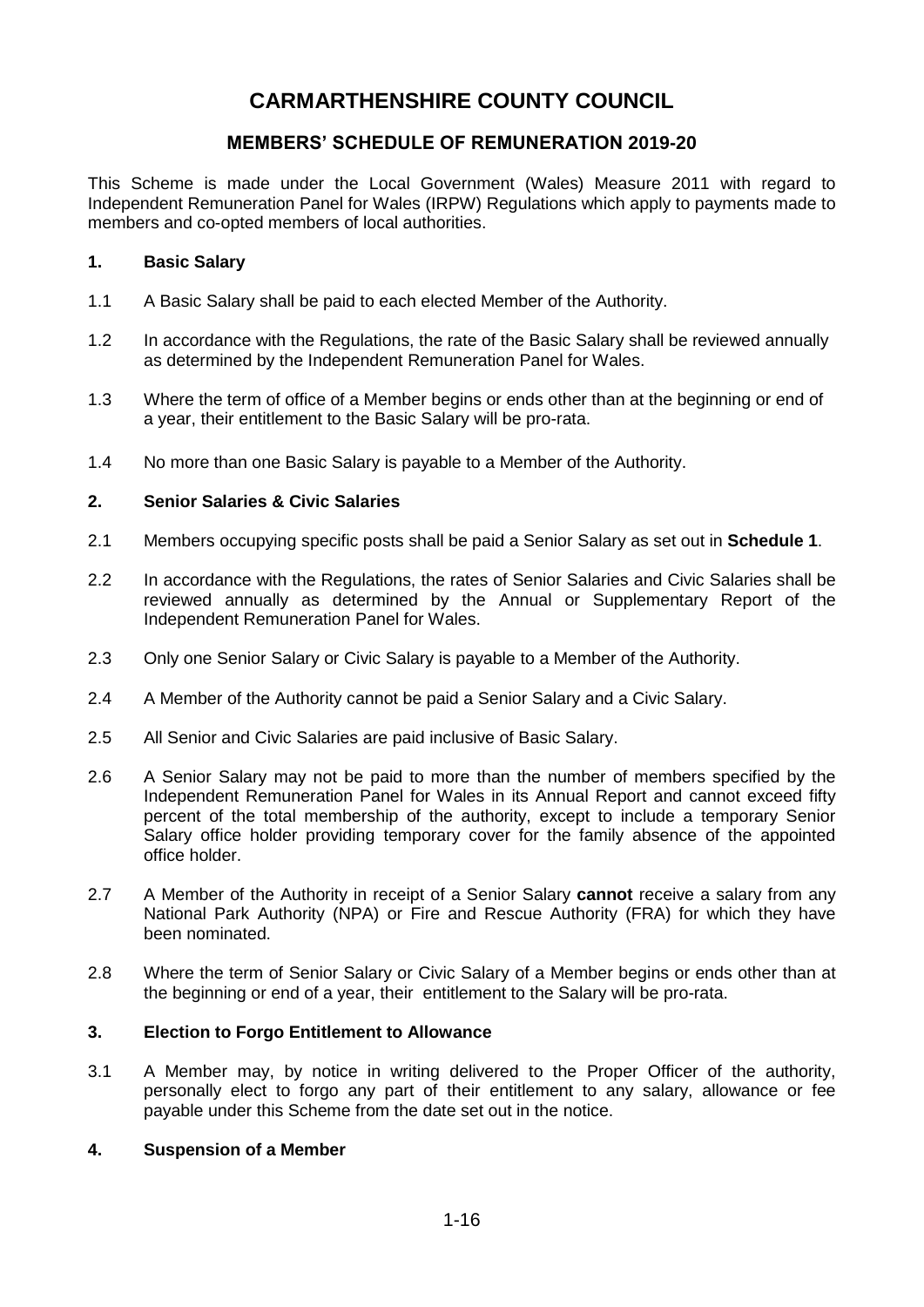- 4.1 Where a Member of the Authority is suspended or partially suspended from their responsibilities or duties as a Member of the Authority in accordance with Part III of the Local Government Act 2000 (Conduct of Members), or regulations made under the Act, the part of the Basic Salary payable to them in respect of that period for which they are suspended will be withheld by the Authority (Section 155 (1) of the Measure).
- 4.2 Where a Member in receipt of a Senior Salary is suspended or partially suspended from being a Member of the Authority in accordance with Part III of the Local Government Act 2000 (Conduct of Members), or regulations made under the Act, the Authority must not make payments of the Member's Senior Salary for the duration of the suspension (Section 155 (1) of the Measure). If the partial suspension relates only to the specific responsibility element of the payment, the Member may retain the Basic Salary.

## **5. Repayment of salaries, allowances or fees**

- 5.1 Where payment of any salary, allowance or fee has been made to a Member of the Authority or Co-opted Member in respect of any period during which the Member concerned:
	- (a) is suspended or partially suspended from that Member's/Co-opted Member's duties or responsibilities in accordance with Part 3 of the 2000 Act or regulations made under that Act;
	- (b) ceases to be a Member of the Authority or Co-opted Member; or
	- (c) is in any other way not entitled to receive a salary, allowance or fee in respect of that period,

the Authority will require that such part of the allowance as relates to any such period be repaid.

## **6. Payments**

- 6.1 Payments of all allowances will be made by the *Director of Corporate Services* by *direct*  bank credit in instalments of one-twelfth of the Member's annual entitlement on the 15<sup>th</sup> of each month.
- 6.2 Where payment has resulted in a Member receiving more than their entitlement to salaries, allowances or fees the Authority will require that such part that is overpayment be repaid.
- 6.3 All payments are subject to the appropriate tax and National Insurance deductions. –

## **7. Reimbursement of Costs of Care**

- 7.1 Reimbursement of costs of care shall be paid to a Member or Co-opted Member, who has caring responsibility for dependent children or adults, or a personal care requirement, provided the Member incurs expenses in the provision of such care whilst undertaking 'approved' council duties.
- 7.2 Reimbursement of costs of care applies in respect of children who are aged 15 or under and other persons for whom the Member or Co-opted Member can show that care is required. If a Member or Co-opted Member has more than one dependent the Member may claim more than one allowance, provided the Member can demonstrate a need to make separate arrangements for care.
- 7.3 Eligible Members may claim reimbursement of costs of care for actual and receipted costs up to a maximum amount not exceeding that determined by the Independent Remuneration Panel for Wales as set out in **Schedule 1**. All claims for reimbursement of costs of care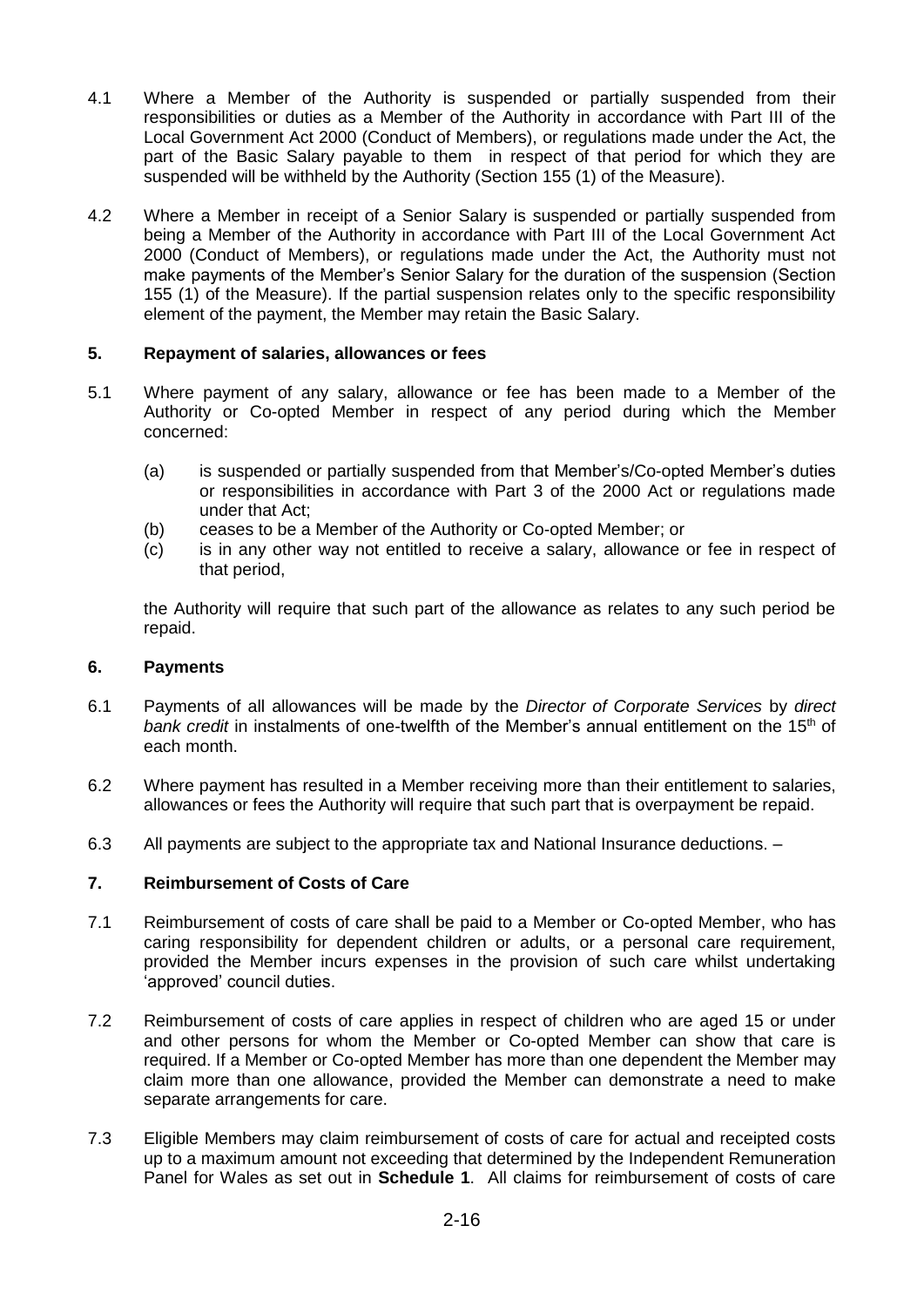should be made in writing to Democratic Services detailing times, dates and reasons for claim. Receipts are required for both informal and formal care arrangements.

#### **8. Family Absence**

- 8.1 Members are entitled under the provisions of the Family Absence for Members of Local Authorities (Wales) Regulations 2013 to a period of family absence, during which if they satisfy the prescribed conditions they are entitled to be absent from authority meetings.
- 8.2 When taking family absence Members are entitled to retain a basic salary irrespective of their attendance record immediately preceding the commencement of the family absence.
- 8.3 Should a senior salary holder be eligible for family absence they will be able to continue to receive their senior salary for the duration of the absence.
- 8.4 If the authority agrees that it is necessary to make a substitute appointment to cover the family absence of a senior salary holder the Member substituting will be eligible if the authority so decides to be paid a senior salary.
- 8.5 If the paid substitution results in the authority exceeding its maximum number of senior salaries, an addition to the maximum will be allowed for the duration of the substitution.

#### **9. Co-optees' payments**

- 9.1 A Co-optees' daily fee (with a provision for half day payments) shall be paid to Co-optees, provided they are statutory Co-optees with voting rights.
- 9.2 Co-optees' payments will be capped at a maximum of the equivalent of **10** full days a year for each committee to which an individual may be co-opted.
- 9.3 Payments will take into consideration travelling time to and from the place of the meeting, reasonable time for pre meeting preparation and length of meeting (up to the maximum of the daily rate).
- 9.4 The Monitoring Officer or his/her deputy is designated as the "appropriate officer" and will determine preparation time, travelling time and length of meeting, the fee will be paid on the basis of this determination.
- 9.5 The Monitoring Officer or his/her deputy can determine in advance whether a meeting is programmed for a full day and the fee will be paid on the basis of this determination even if the meeting finishes before four hours has elapsed.
- 9.6 A half day meeting is defined as up to 4 hours.
- 9.7 A full day meeting is defined as over 4 hours.
- 9.8 The daily and half day fee for the Chairpersons of the Standards Committee and Audit Committee, as determined by the Independent Remuneration Panel for Wales, is set out in **Schedule 1**.
- 9.9 The daily and half day fee for other statutory Co-optees with voting rights, as determined by the Independent Remuneration Panel for Wales, is set out in **Schedule 1**.

### **10. Travel and Subsistence Allowances**

10.1 **General Principles**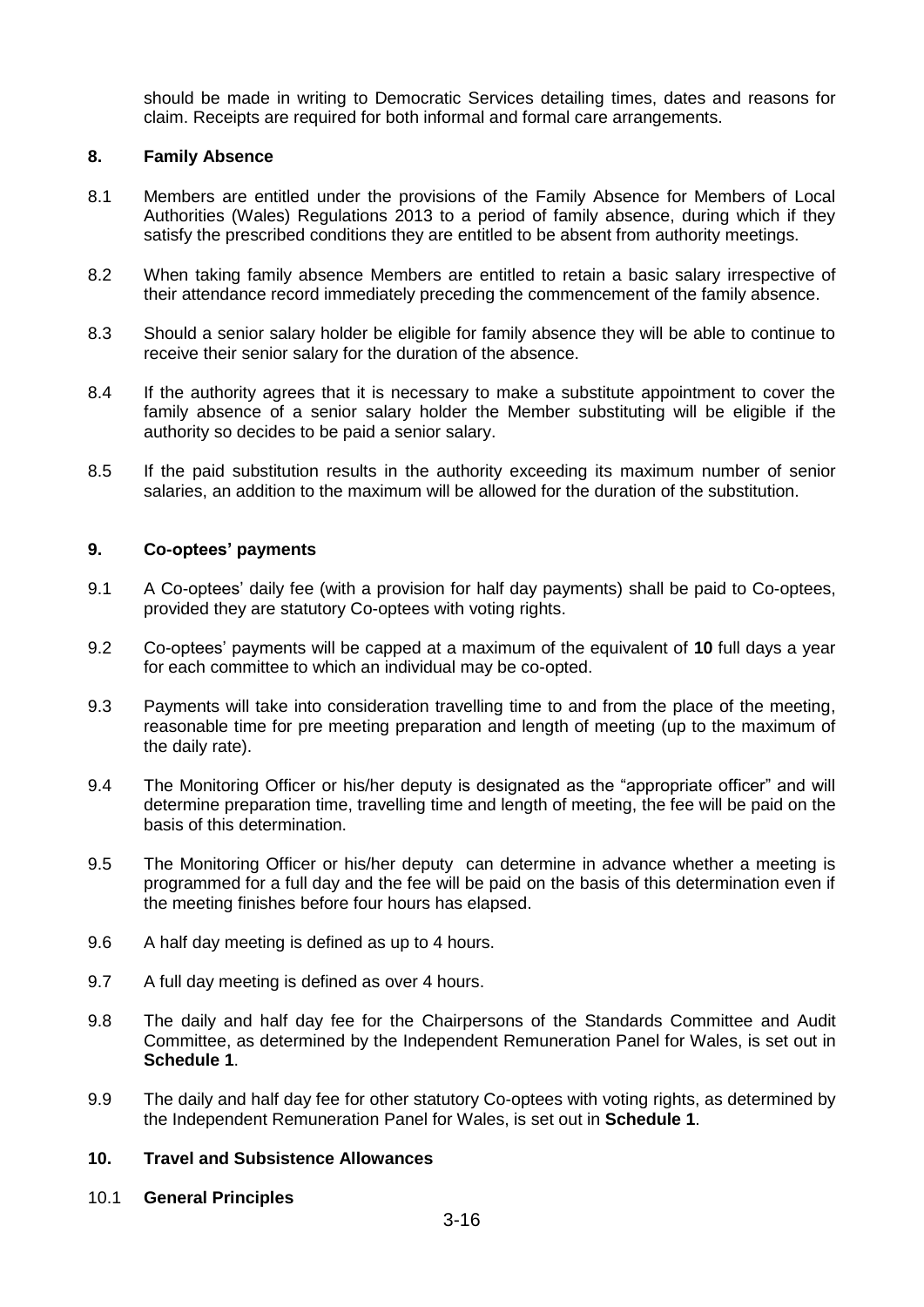- 10.2 Members and Co-opted Members are entitled to claim travelling expenses when travelling on the Authority's business for 'approved duties' as set out in **Schedule 2.** Where Members travel on the Authority's business they are expected to travel by the most cost effective means. In assessing cost effectiveness regard will be given to journey time. A Member who does not travel by the most cost effective means may have their claim abated by an appropriate amount.
- 10.3 Where possible Members should share transport.
- 10.4 The distance claimed for mileage should be the shortest reasonable journey by road from the point of departure to the point at which the duty is performed, and similarly from the duty point to the place of return.
- 10.5 The rates of Members' Travel and Subsistence Allowances are set out in **Schedule 3** and are subject to annual review by the Independent Remuneration Panel for Wales.
- 10.6 Where a Member is suspended or partially suspended from their responsibilities or duties as a Member of the Authority in accordance with Part III of the Local Government Act 2000 (Conduct of Members), or regulations made under the Act, any travel and subsistence allowances payable to them in respect of that period for which they are suspended or partially suspended must be withheld by the Authority.

# **11. Travel by Private Vehicle**

- 11.1 The Independent Remuneration Panel for Wales has determined that the maximum travel rates payable should be the rates set out by Her Majesty's Revenue & Customs for the use of private cars, motor cycles and pedal cycles plus any passenger supplement.
- 11.2 The mileage rates for private vehicles as determined by the Independent Remuneration Panel for Wales are set out in **Schedule 3.**
- 11.3 Where a Member makes use of their private vehicle for approved duty purposes, the vehicle must be insured for business use. Proof of appropriate insurance must be provided to the Authority on request.

## **12. Travel by Public Transport**

## 12.1 **Rail/Coach Travel**

Unless otherwise authorised rail tickets will be second-class. However members are permitted to travel by first class rail when work requirements justify such expenditure (i.e. working on the train prior to attending a meeting the same day) First class tickets will be provided when they are available and it can be shown that these tickets would produce a saving to the council over the standard second class fare.

Democratic Services will purchase requisite rail and coach tickets for Members in advance of journeys. In the unlikely event that a Member needs to purchase a ticket directly, payment will be reimbursed upon production of the used ticket and/or a receipt.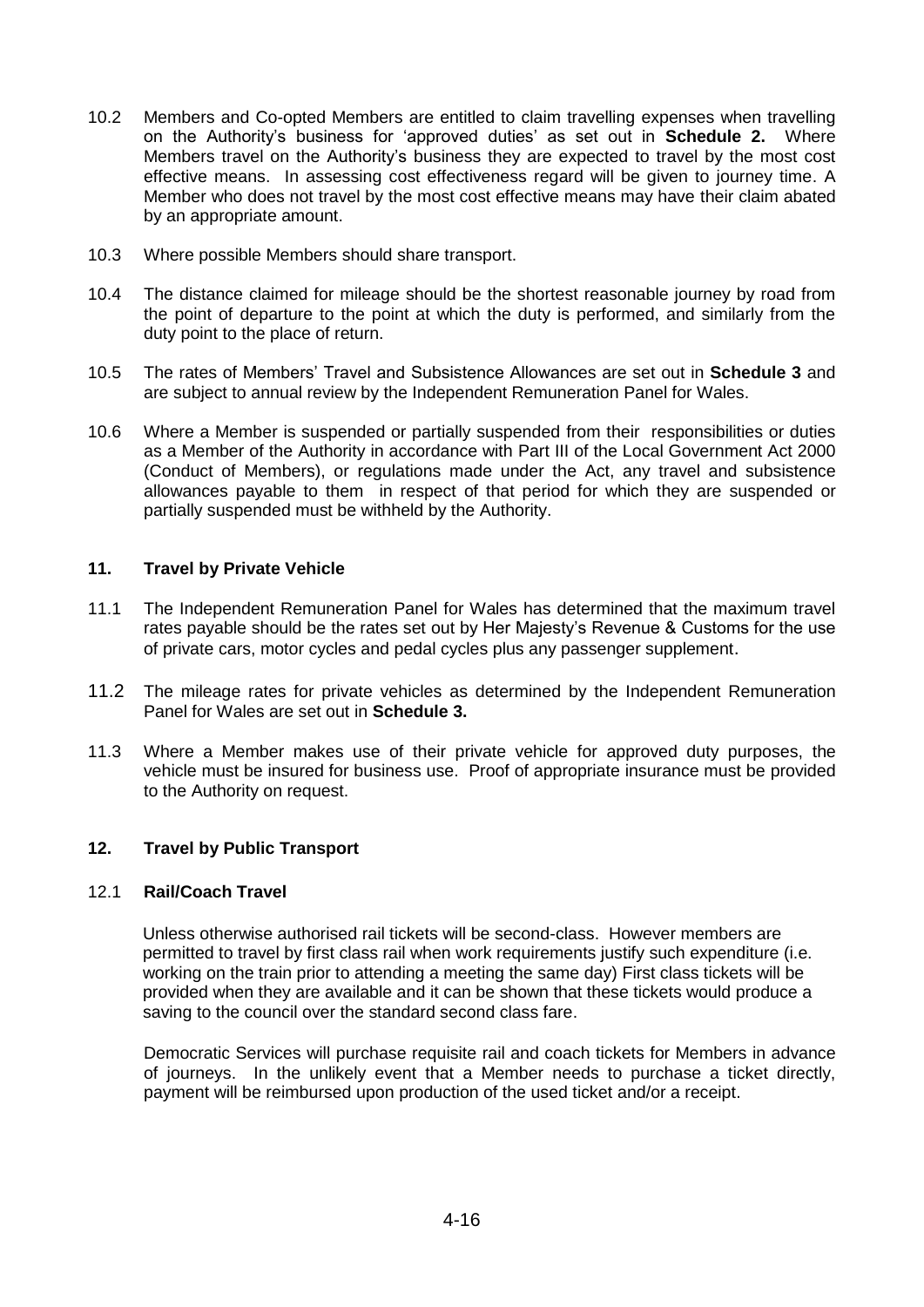### 12.2 **Taxi Fares**

Taxi fares will only be reimbursed where their use has been authorised for cases of urgency, where no public transport is reasonably available, or a Member has a particular personal need. Re-imbursement will be upon receipt only.

#### 12.3 **Air Fare**

Travel by air is permissible if it is the most cost effective means of transport. Authorisation of the Chief Executive or his representative is required and tickets will be purchased by Democratic Services.

#### 12.4 **Travel Abroad**

Travel abroad on the Authority's business will only be permitted where authorised by Chief Executive or his representative. Democratic Services will arrange travel and accommodation.

#### 12.5 **Other Travel Expenses**

Members are entitled to reimbursement of toll fees, parking fees, overnight garaging and other necessary travel associated expenses. Re-imbursement will be upon receipt only.

#### **13. Overnight Accommodation**

- 13.1 Overnight stays will only be permitted where the Authority's business extends to two days or more, or the venue is at such a distance that early morning or late night travel would be unreasonable. All overnight stays must receive prior authorisation from the [Chief Executive or his representative)
- 13.2 Overnight accommodation will be booked by Democratic Services. Wherever possible the overnight accommodation will be pre-paid or invoiced.
- 13.3 Direct booking of overnight accommodation by a Member will only be permitted in the event of an emergency. Reimbursement will only be made upon the production of a receipt and will be at a level deemed reasonable and not in excess of the rates set out in **Schedule 3**.

## **14 Subsistence Allowance**

- 14.1 The day subsistence rate to meet the costs of meals and refreshments in connection with approved duties (including breakfast when not provided as part of overnight accommodation) is set out in **Schedule 3**. The maximum daily rate covers a 24 hour period and can be claimed for any meal that is relevant, providing such a claim is supported by receipt(s)
- 14. 2 No provision is made for subsistence claims within the County.

## **15. Claims and Payments**

- 15.1 A claim for travel and subsistence allowances must be made in writing by the 1<sup>st</sup> of the, Month (or the previous working day if falling on a Saturday, Sunday or Bank Holiday) and must be accompanied by the relevant receipts.
- 15.2 Allowances will be paid by the Director of Corporate Services by direct bank credit.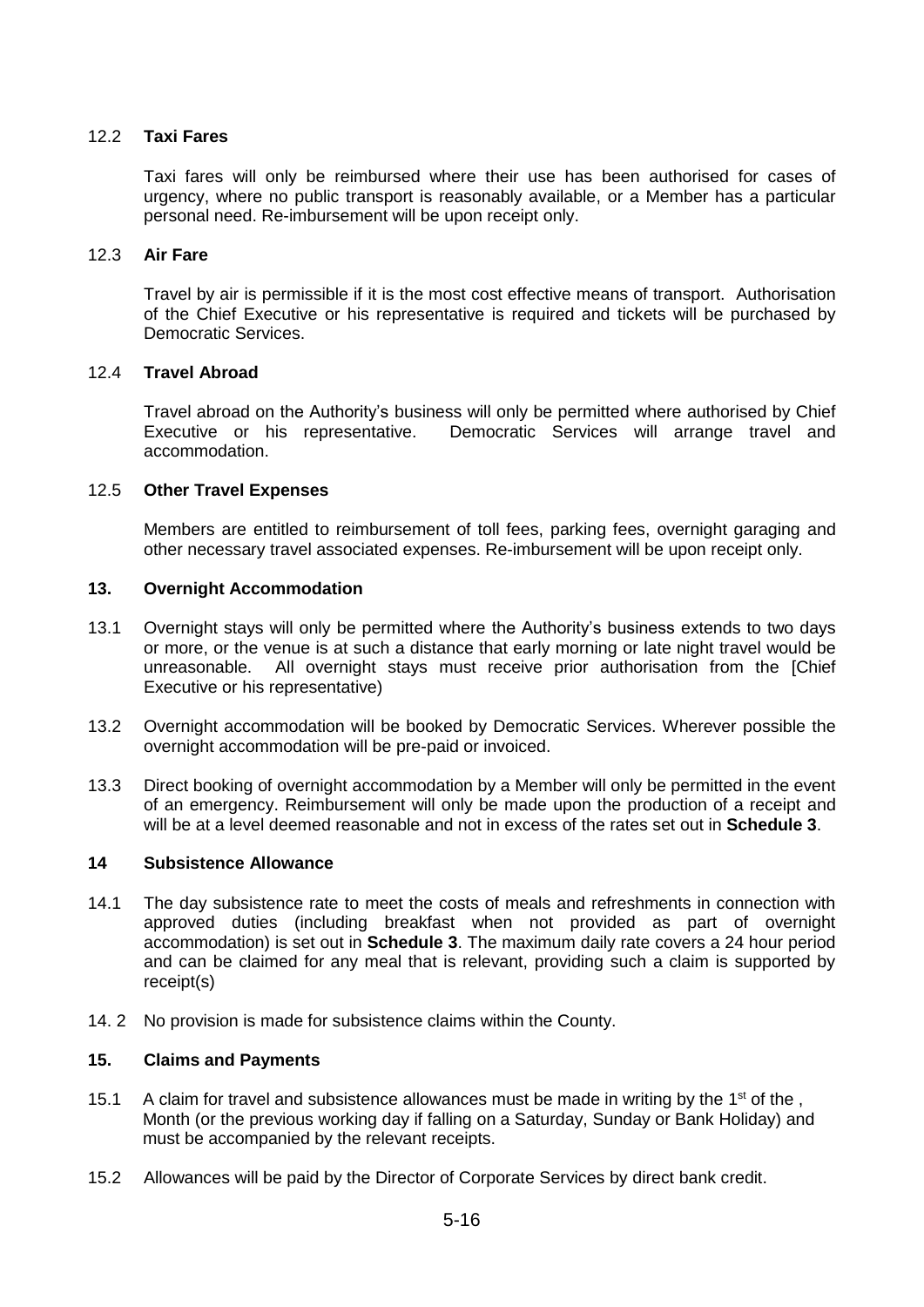## **16. Pensions**

16.1 The Authority shall enable its Members who are eligible to join the Local Government Pension Scheme.

## **17 Supporting the work of Authority Members**

- 17.1 The Independent Remuneration Panel for Wales expects Members to be provided with adequate support to carry out their duties and that the support provided should take account of the specific needs of individual Members. The Authority's Democratic Services Committee is required to review the level of support provided to Members and should take proposals for reasonable support to the full council.
- 17.2 All elected Members & Co-opted Members should be provided with adequate telephone, email and internet facilities to give electronic access to appropriate information.
- 17.3 Such support should be without cost to any Member. Deductions must not be made from Members' salaries as a contribution towards the cost of support which the Authority has decided is necessary for the effectiveness and or efficiency of Members.

## **18 Compliance**

18.1 In accordance with the Regulations, the Authority must comply with the requirements of Independent Remuneration Panel for Wales in respect of the monitoring and publication of payments made to Members and Co-opted Members as set out in **Schedule 4.**

**Members & Co-opted Members are reminded that expense claims are subject to both internal and external audit.**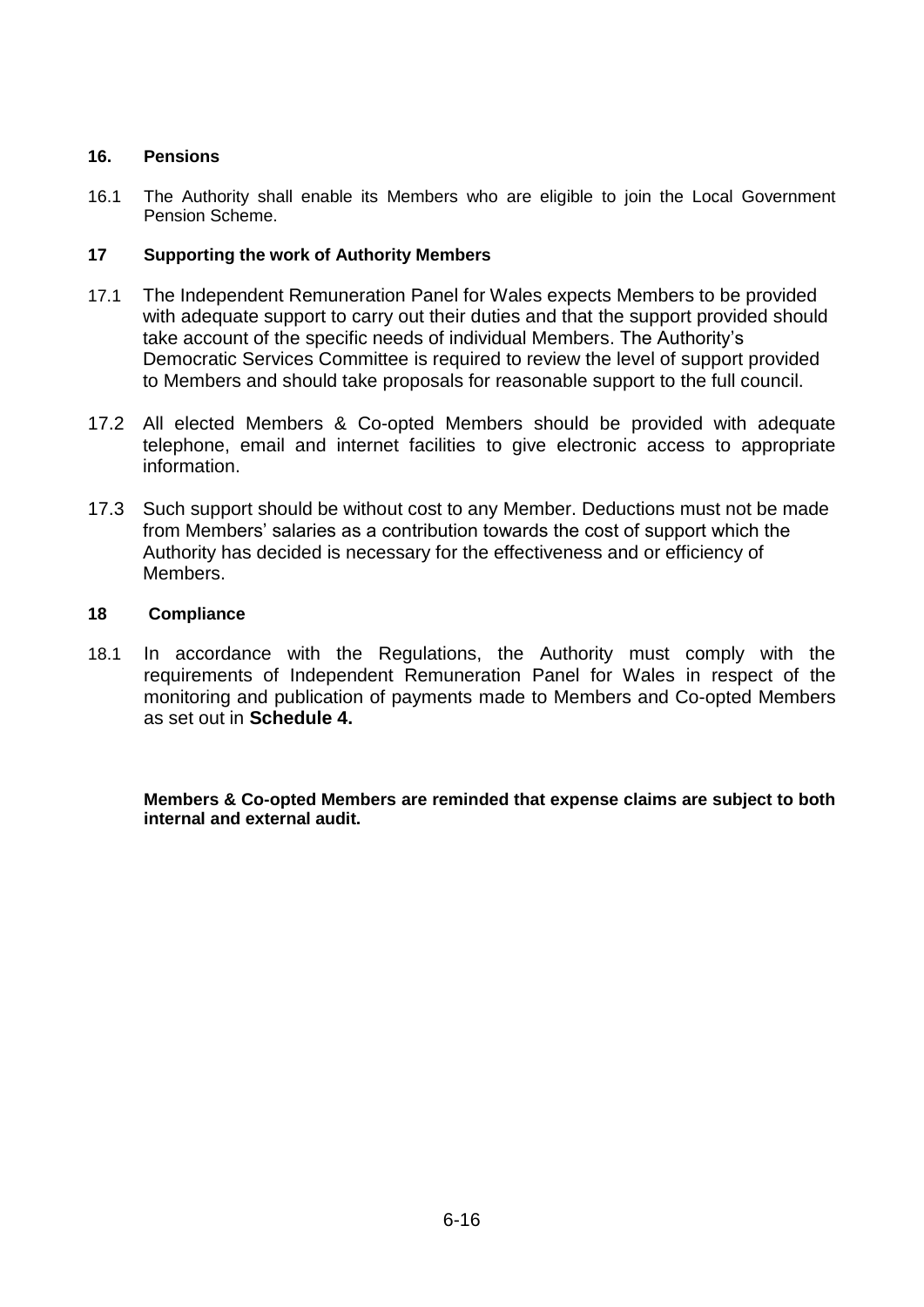# **SCHEDULE OF REMUNERATION 2019-20**

| <b>MEMBERS ENTITLED TO BASIC SALARY</b>                                                                 |                                                                                                                                                                                                                                                                                                                                                    |                                                                                                          |                                                                                                                                                                                                                                                                                             | <b>ANNUAL</b><br><b>AMOUNT</b><br><b>OF BASIC</b><br><b>SALARY</b>                           |                                                                                                                                                                                                                                                                                                                                                    |         |
|---------------------------------------------------------------------------------------------------------|----------------------------------------------------------------------------------------------------------------------------------------------------------------------------------------------------------------------------------------------------------------------------------------------------------------------------------------------------|----------------------------------------------------------------------------------------------------------|---------------------------------------------------------------------------------------------------------------------------------------------------------------------------------------------------------------------------------------------------------------------------------------------|----------------------------------------------------------------------------------------------|----------------------------------------------------------------------------------------------------------------------------------------------------------------------------------------------------------------------------------------------------------------------------------------------------------------------------------------------------|---------|
| The following named elected members of the authority:-                                                  |                                                                                                                                                                                                                                                                                                                                                    |                                                                                                          |                                                                                                                                                                                                                                                                                             |                                                                                              |                                                                                                                                                                                                                                                                                                                                                    |         |
| 2<br>3<br>4<br>5<br>6<br>$\overline{7}$<br>8<br>9<br>10<br>11<br>12<br>13<br>14<br>15<br>16<br>17<br>18 | Sue Allen<br>Liam Bowen<br>Kim Broom<br><b>Mansel Charles</b><br>Deryk Cundy<br><b>Suzy Curry</b><br><b>Anthony Davies</b><br><b>Arwel Davies</b><br><b>Ann Davies</b><br><b>Handel Davies</b><br>Joseph Davies<br><b>Karen Davies</b><br><b>Sharen Davies</b><br>Jeff Edmunds<br>Penny Edwards<br>Colin Evans<br>Rob Evans<br><b>Tyssul Evans</b> | 19<br>20<br>21<br>22<br>23<br>24<br>25<br>26<br>27<br>28<br>29<br>30<br>31<br>32<br>33<br>34<br>35<br>36 | Amanda Fox<br>Jeanette Gilasbey<br>Deian Harries<br>Carl J. Harris<br>Tina Higgins<br>Ken Howell<br>Andrew James<br>John Jenkins<br>Gareth John<br>Carys Jones<br>Betsan Jones<br>Dot Jones<br>Gary Jones<br>Irfon Jones<br>Jim Jones<br>Jean Lewis<br>Ken Lloyd<br><b>Shirley Matthews</b> | 37<br>38<br>39<br>40<br>41<br>42<br>43<br>44<br>47<br>48<br>49<br>50<br>51<br>52<br>53<br>54 | Andre McPherson<br>Eryl Morgan<br>Shahana Najmi<br>Dai Nicholas<br>Aled Vaughan Owen<br><b>Dorian Phillips</b><br>Susan Phillips<br>John Prosser<br>45 Louvain Roberts<br>46 Emlyn Schiavone<br>Hugh Shepardson<br>Alan Speake<br><b>Bill Thomas</b><br>Dai Thomas<br><b>Gareth Thomas</b><br>Elwyn Williams<br>Dorian Williams<br>Eirwyn Williams | £13,868 |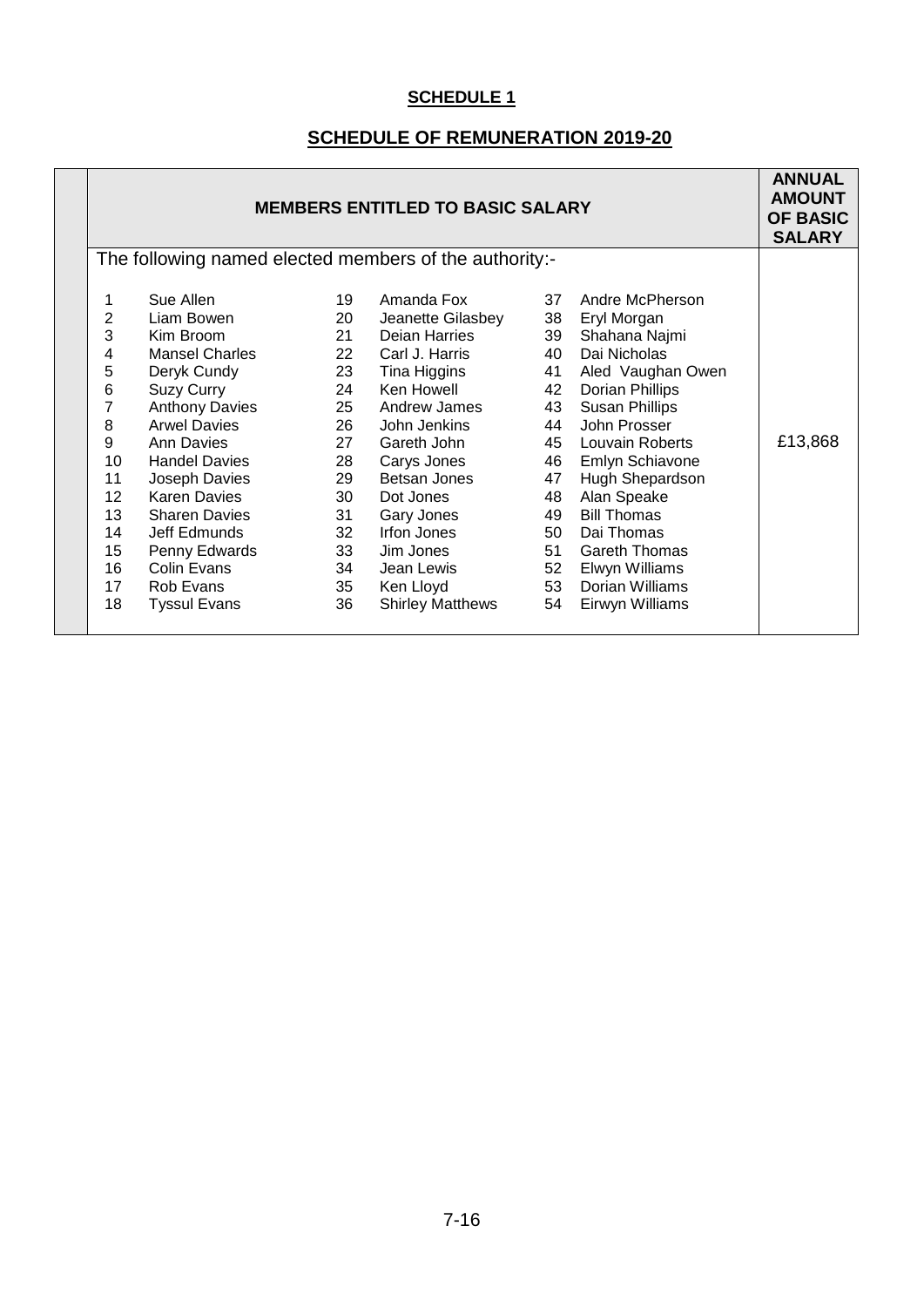|                                                                                                                   | <b>SENIOR SALARIES ENTITLEMENTS</b><br>(includes basic salary)          | <b>ANNUAL</b><br><b>AMOUNT OF</b><br><b>SENIOR</b><br><b>SALARY</b> |         |  |
|-------------------------------------------------------------------------------------------------------------------|-------------------------------------------------------------------------|---------------------------------------------------------------------|---------|--|
|                                                                                                                   | <b>ROLE</b>                                                             | <b>MEMBER</b>                                                       |         |  |
| 1.                                                                                                                | Leader                                                                  | <b>Emlyn Dole</b>                                                   | £49,100 |  |
| 2.                                                                                                                | Deputy Leader                                                           | Mair<br><b>Stephens</b>                                             | £34,600 |  |
| 3.                                                                                                                | <b>Executive Board Member - Environment</b>                             | <b>Hazel Evans</b>                                                  | £30,100 |  |
| $\overline{4}$ .                                                                                                  | Member - Education &<br>Executive Board<br>Children                     | Glynog<br><b>Davies</b>                                             | £30,100 |  |
| 5.                                                                                                                | <b>Executive Board Member - Housing</b>                                 | Linda Evans                                                         | £30,100 |  |
| 6.                                                                                                                | <b>Executive Board Member - Resources</b>                               | David<br><b>Jenkins</b>                                             | £30,100 |  |
| 7.                                                                                                                | Executive Board Member - Culture, Sport &<br>Tourism                    | Peter<br>Hughes-<br><b>Griffiths</b>                                | £30,100 |  |
| 8.                                                                                                                | Executive Board Member - Public Protection                              | Philip<br><b>Hughes</b>                                             | £30,100 |  |
| 9.                                                                                                                | Executive Board Member - Social Care &<br>Health                        | Jane<br><b>Tremlett</b>                                             | E30,100 |  |
| 10.                                                                                                               | Executive Board Member - Communities and<br><b>Rural Affairs</b>        | Cefin<br>Campbell                                                   | £30,100 |  |
| 11.                                                                                                               | <b>Chair of Planning Committee</b>                                      | Alun Lenny                                                          | £22,568 |  |
| 12.                                                                                                               | <b>Chair of Licensing Committee</b>                                     | Edward<br>Thomas                                                    | £22,568 |  |
| 13.                                                                                                               | <b>Chair of Community Scrutiny Committee</b>                            | Fozia Akhtar*                                                       | £22,568 |  |
| 14.                                                                                                               | Chair of Education & Children Scrutiny   Darren Price<br>Committee      |                                                                     | £22,568 |  |
| 15.                                                                                                               | Chair of Environmental & Public Protection<br><b>Scrutiny Committee</b> | John James                                                          | £22,568 |  |
| 16.                                                                                                               | Chair<br>&<br>Scrutiny<br>0f<br>Policy<br>Resources<br>Committee        | Giles Morgan                                                        | £22,568 |  |
| 17.                                                                                                               | Chair of Social Care & Health Scrutiny<br>Committee                     | Gwyneth<br>Thomas                                                   | £22,568 |  |
| 18.                                                                                                               | Leader of the Largest Opposition Group                                  | Robert<br>James                                                     | £22,568 |  |
| A maximum of 18 senior salaries for Carmarthenshire County Council may be paid and this has<br>not been exceeded. |                                                                         |                                                                     |         |  |

\*Appointed 02/07/2019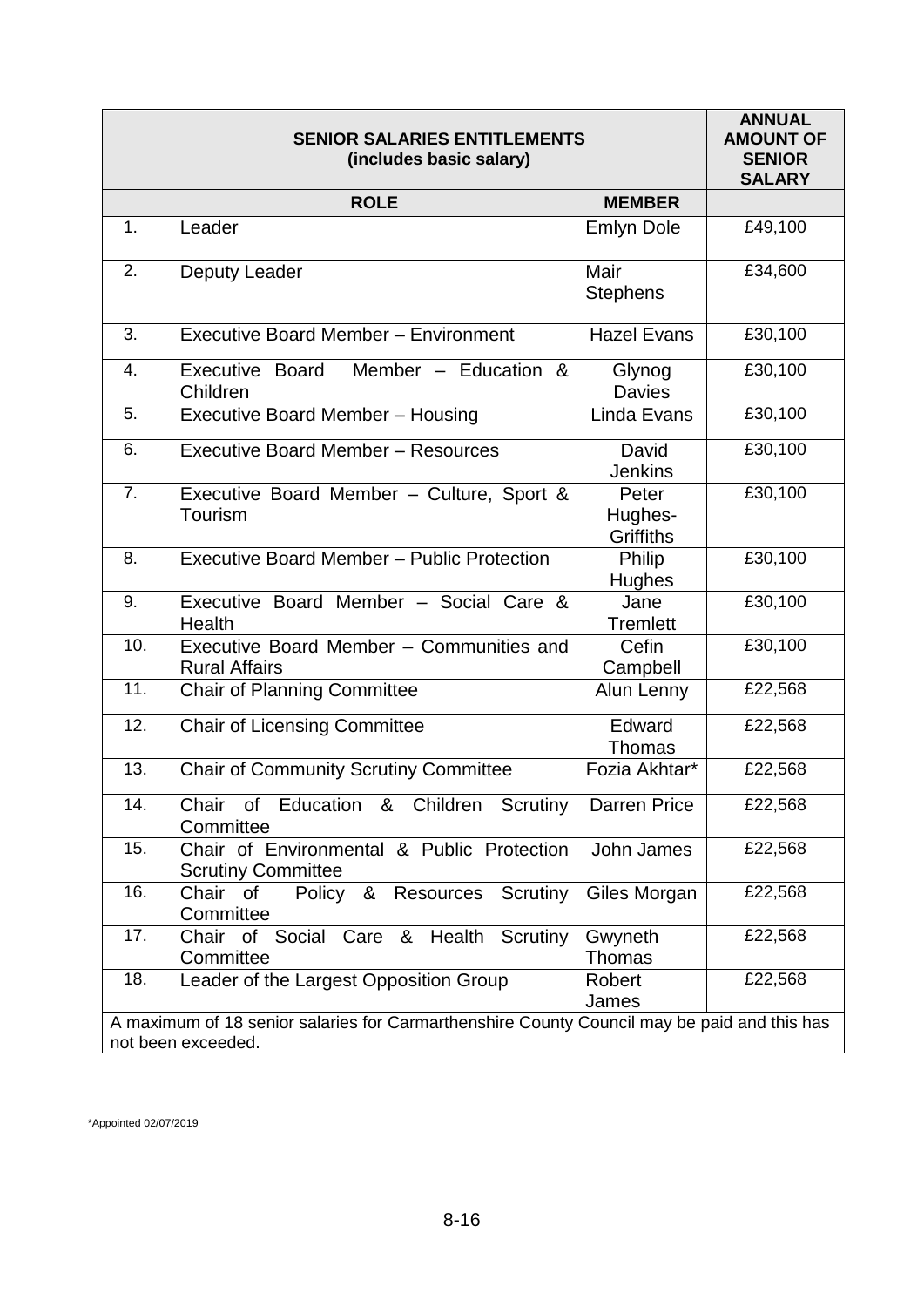| <b>ENTITLEMENT TO CIVIC SALARIES</b>     | <b>ANNUAL</b><br><b>AMOUNT OF</b> |                     |
|------------------------------------------|-----------------------------------|---------------------|
| <b>ROLE</b>                              | <b>MEMBER</b>                     | <b>CIVIC SALARY</b> |
| Civic Head (Mayor / Chair)               | <b>Cllr Kevin</b><br>Madge        | £22,568             |
| Deputy Civic Head (Deputy Mayor / Chair) | Cllr leuan<br>Davies              | £17,568             |

| <b>ENTITLEMENT AS STATUTORY CO-OPTEES</b>                                                                                               | <b>AMOUNT OF</b><br><b>CO-OPTEES</b>                                                                                                                                                                                                                                                                                                                                                                             |                                       |  |
|-----------------------------------------------------------------------------------------------------------------------------------------|------------------------------------------------------------------------------------------------------------------------------------------------------------------------------------------------------------------------------------------------------------------------------------------------------------------------------------------------------------------------------------------------------------------|---------------------------------------|--|
| <b>ROLE</b>                                                                                                                             | <b>MEMBER</b>                                                                                                                                                                                                                                                                                                                                                                                                    | <b>ALLOWANCES</b>                     |  |
| <b>Chairperson Of Standards Committee</b>                                                                                               | A. Morgan                                                                                                                                                                                                                                                                                                                                                                                                        | £256 Daily Fee<br>£128 1/2 Day<br>Fee |  |
| Chairperson of Audit Committee                                                                                                          | N/A                                                                                                                                                                                                                                                                                                                                                                                                              | £256 Daily Fee<br>£128 1/2 Day<br>Fee |  |
| Statutory Co-optees - Standards Committee,<br><b>Education OVSC Committee, Audit</b><br>Committee, Crime and Disorder OVSC              | <b>Standards Committee:</b><br>Mary Dodd<br>$\bullet$<br>Daphne Evans<br>$\bullet$<br>Julie James<br><b>Alun Williams</b><br><b>Phil Rogers</b><br>Education & Children<br><b>Scrutiny Committee</b><br>Vera Kenny<br>$\bullet$<br>Rev.<br>Delyth<br><b>Richards</b><br>Melanie<br>Jones<br>(Area 1)<br>Georgina Cornock-<br>Evans (Area 2)<br>James Davies (Area<br>3)<br><b>Audit Committee</b><br>Julie James | £198 Daily Fee<br>£99 1/2 Day Fee     |  |
| Statutory Co-optees -ordinary members of<br>Standards Committee who also chair<br><b>Standards Committees for Community</b><br>Councils | N/A                                                                                                                                                                                                                                                                                                                                                                                                              | £226 Daily Fee<br>£113 1/2 Day<br>Fee |  |

| Reimbursement of costs of care |                         |
|--------------------------------|-------------------------|
| All Members                    | Up to $a$<br>maximum of |
|                                | £403 per month          |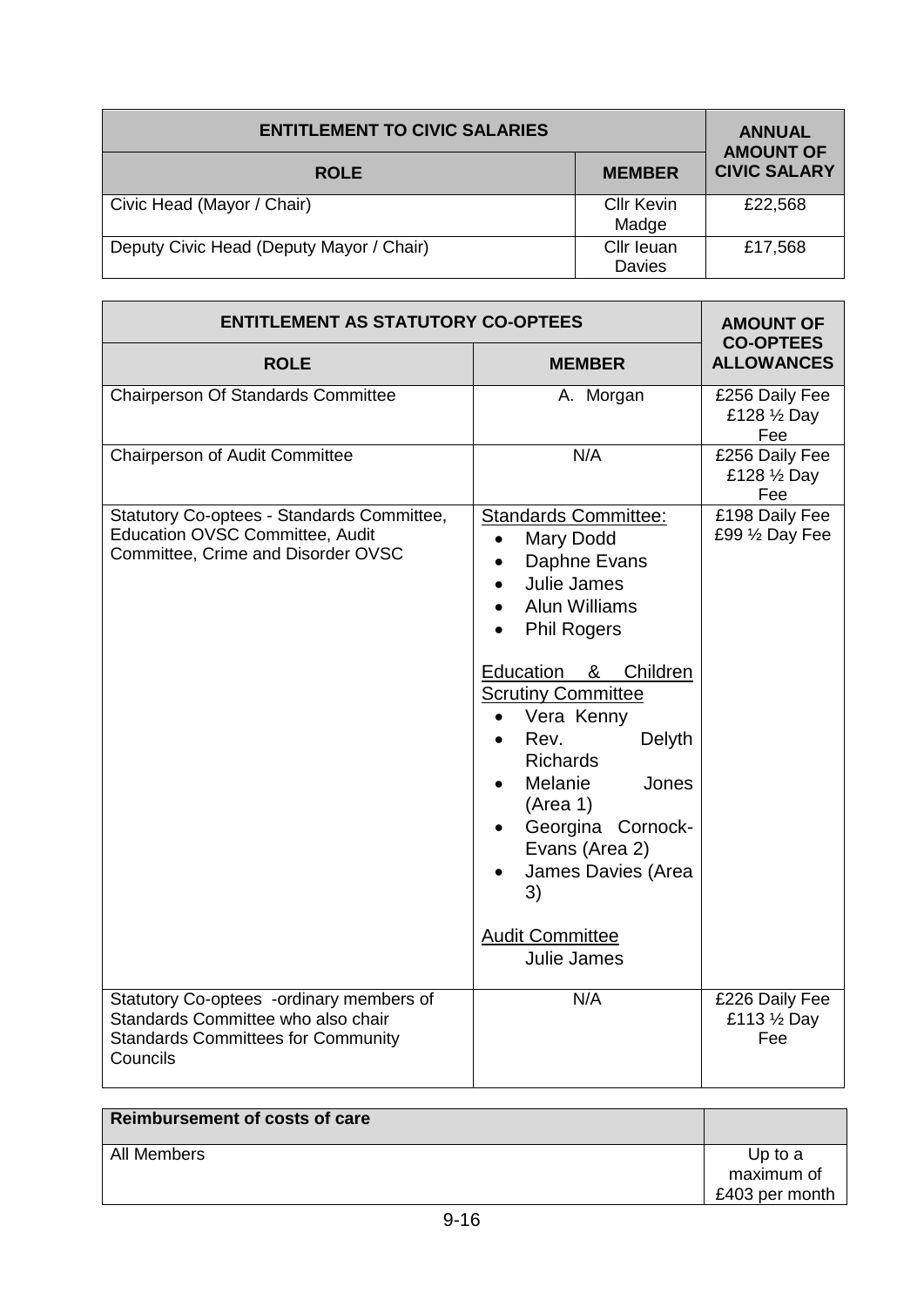| Members Support – what is provided in terms of telephone, internet or<br>email (see Determination 6) |                                                                                                                               |
|------------------------------------------------------------------------------------------------------|-------------------------------------------------------------------------------------------------------------------------------|
| <b>Telephone Support for Executive Members</b>                                                       | <b>All Executive</b><br><b>Board Members</b><br>receive an<br>Authority issued<br>phone for calls,<br>texts and data.         |
| Telephone Support for Chairs of Committees                                                           | <b>All Members</b><br>can make calls<br>via Skype on<br>their iPads                                                           |
| Telephone Support for all other Members                                                              | <b>All Members</b><br>can make calls<br>via Skype on<br>their iPads                                                           |
|                                                                                                      | The Leader of<br>the Largest<br>Opposition<br>Group receives<br>an Authority<br>Issued phone<br>for calls, texts<br>and data. |
| <b>Access to Email for Executive Members</b>                                                         | All members are<br>issued with<br>corporate email<br>addresses<br>together with an<br>iPad and basic<br>laptop                |
| Access to Email for Chairs of Committees                                                             | All members are<br>issued with<br>corporate email<br>addresses<br>together with an<br>iPad and basic<br>laptop                |
| Access to Email for all other Members                                                                | All members are<br>issued with<br>corporate email<br>addresses<br>together with an<br>iPad and basic<br>laptop                |
| <b>Internet Support for Executive Members</b>                                                        | All members are<br>issued with an<br>iPad and basic<br>laptop which<br>provides access<br>to the Internet                     |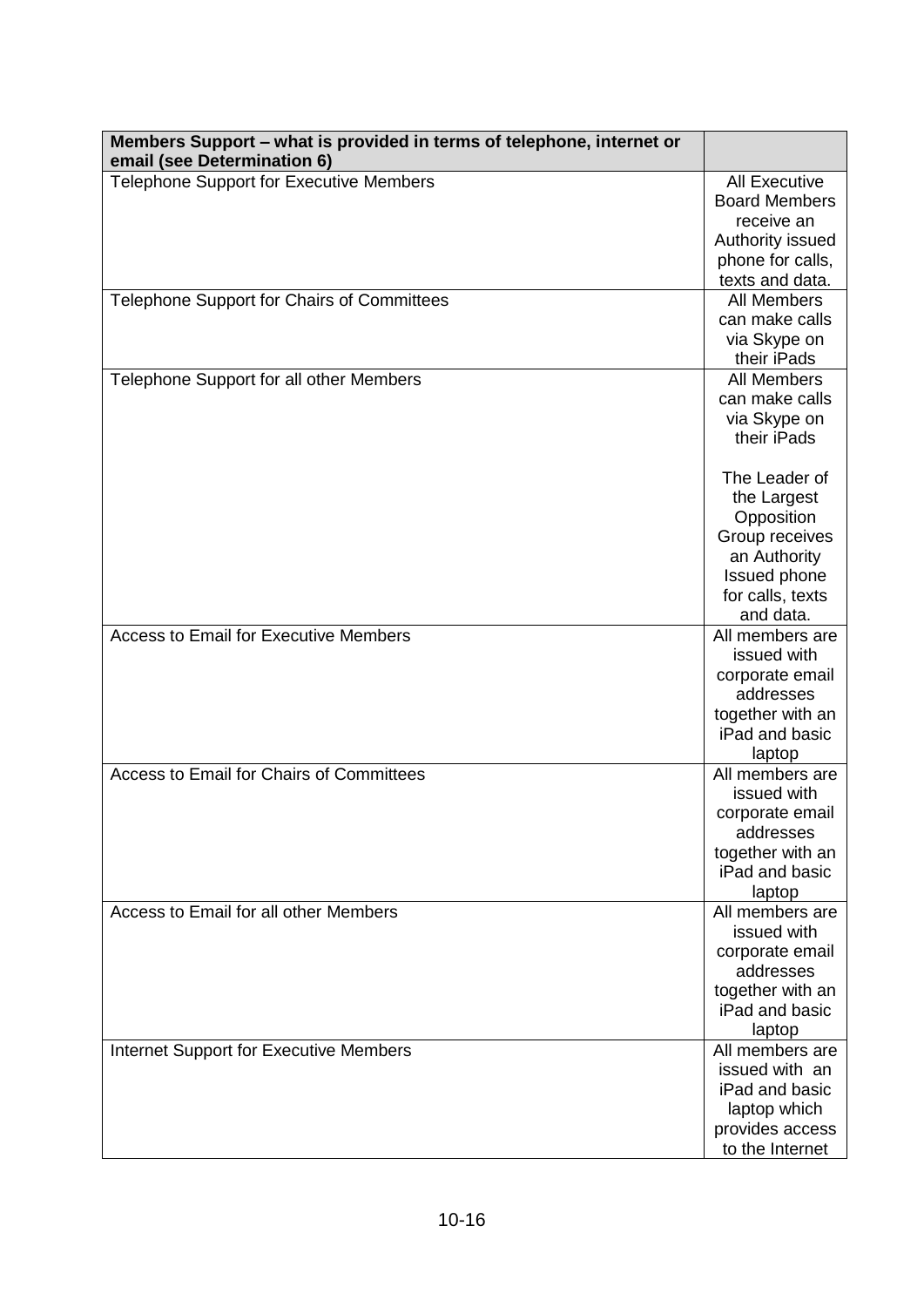| Internet Support for Chairs of Committees | All members are<br>issued with an<br>iPad and basic<br>laptop which                                       |
|-------------------------------------------|-----------------------------------------------------------------------------------------------------------|
|                                           | provides access<br>to the Internet                                                                        |
| Internet Support for all other Members    | All members are<br>issued with an<br>iPad and basic<br>laptop which<br>provides access<br>to the Internet |

Carmarthenshire operates a paperless meeting environment\* and members are provided with a tablet device for this purpose. Members who have an evidence based need for paper copies will only receive a laptop for email and internet access.

Co-optees Support

All co-opted members are offered a tablet device and corporate @carmarthenshire.gov.uk email address.

\*Sept 2019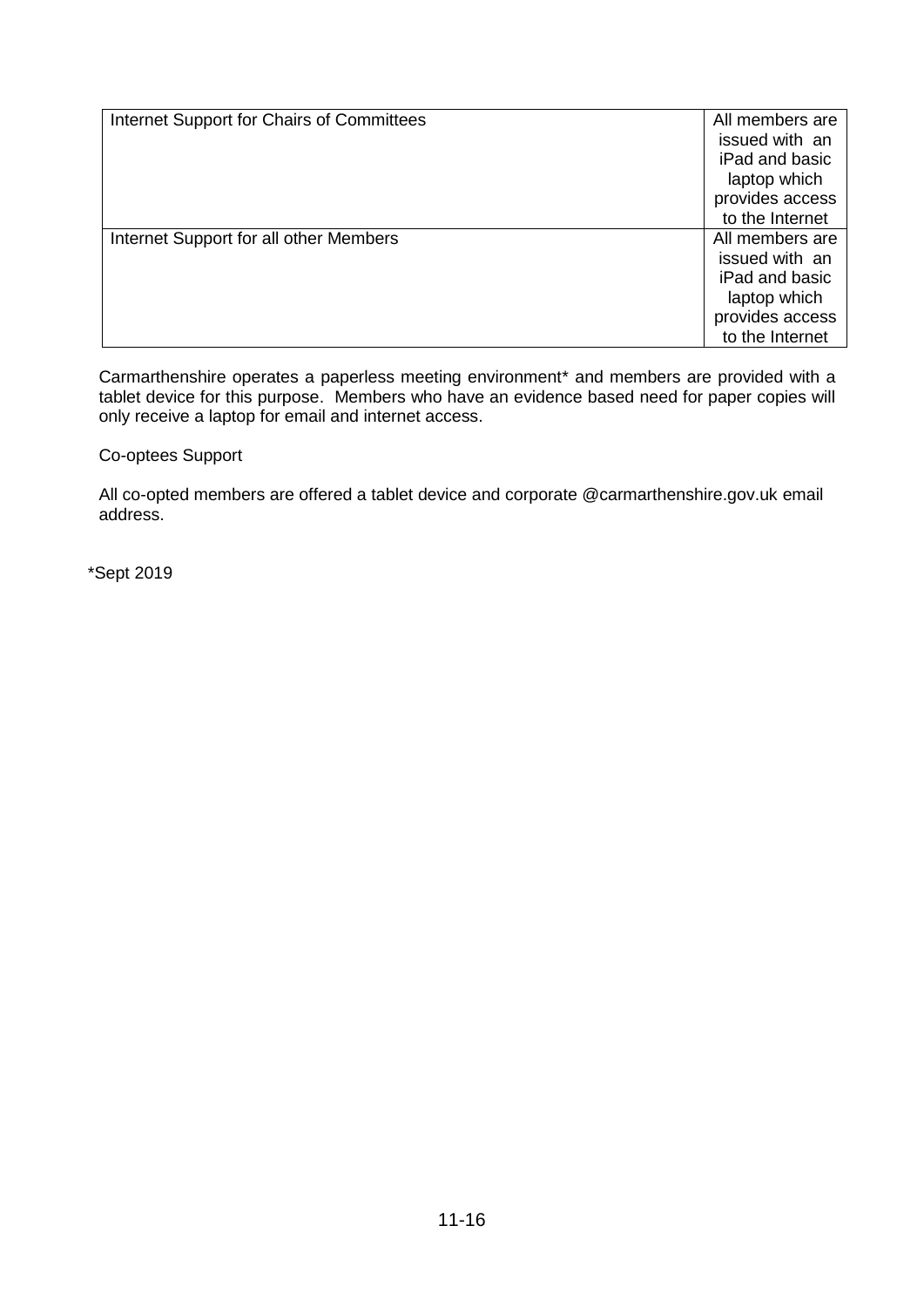## **Approved duties**: -

- attendance at a meeting of the Authority or of any committee of the Authority or of any body to which the Authority makes appointments or nominations or of any committee of such a body;
- attendance at a meeting of any association of authorities of which the Authority is a member;
- attendance at any other meeting the holding of which is authorised by the Authority or by a committee of the Authority or by a joint committee of the Authority and one or more other Authorities;
- a duty undertaken for the purpose of or in connection with the discharge of the functions of **Executive**
- a duty undertaken in pursuance of a standing order which requires a Member or Members to be present when tender documents are opened;
- a duty undertaken in connection with the discharge of any function of the Authority which empowers or requires the Authority to inspect or authorise the inspection of premises;
- attendance at any training or developmental event approved by the Authority or its Executive Board
- the following duties which have been approved by Council:
	- *a) Attendance at a meeting of the authority or of any committee of the authority or of any body to which the authority makes appointments or nominations or of any committee of such a body;*
	- *b) Attendance at a meeting of any association of authorities of which the authority is a member.*
	- *c) Attendance at any other meeting the holding of which is authorised by the authority or by a committee of the authority or by a joint committee of the authority and one or more other authorities*
	- *d) A duty undertaken for the purpose of or in connection with the discharge of the functions of an executive where the authority is operating executive arrangements within the meaning of Part II of the 2000 Act.*
	- *e) A duty undertaken in connection with the discharge of any function of the authority to inspect or authorise the inspection of premises*
	- *f) Attendance at any training or developmental event approved by the Executive Board (All applications for attendance at Conferences / Seminars / Training Courses will be considered by the Executive Board following presentation of a report prepared by the Chief Executive which will include:*

*a) conference / seminar / training course details*

*b) the comments of the relevant Director as to the necessity to attend.*

*c) the total costs associated with attendance i.e. conference / seminar / training fees, transport, subsistence and accommodation.*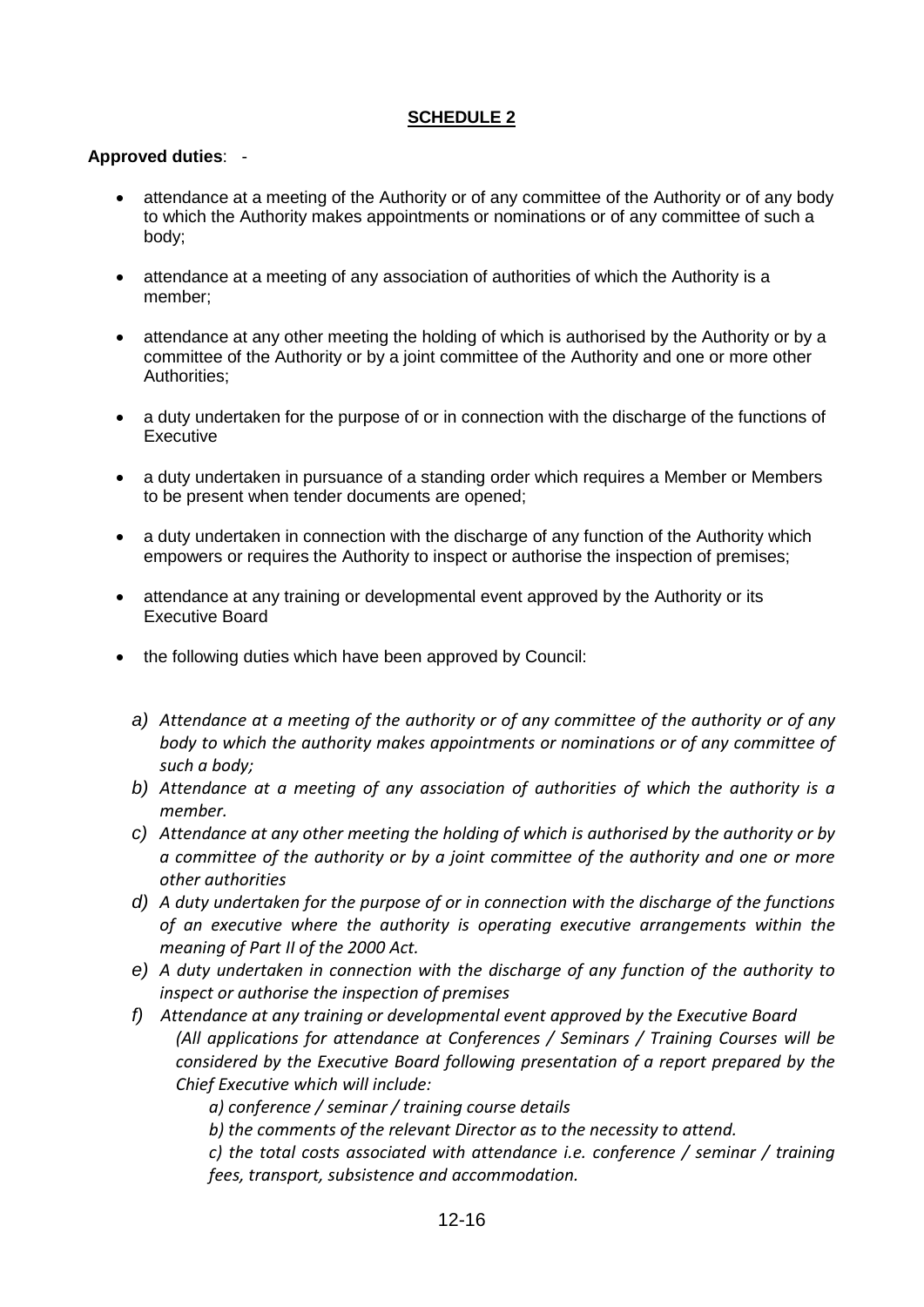*Should the majority of Executive Board Members be in favour of the application then the Leader has delegated authority to approve the application for attendance.)*

- *g) Any other duty approved by the authority, or any other duty of a class so approved, undertaken for the purpose of, or in connection with, the discharge of the functions of the authority or of any of its committees*
- *h) Attendance by a Councillor at a meeting involving the Chief Officer or his/her representative at a local government office or site within the Authority's area, called at the prior request of the Chief Officer or his/her representative, in connection with the functions of the Council.*
- *i) Site Meetings convened by the Chief Executive as a consequence of a decision by the Council, the Executive Board or a Committee of the Council.*
- *j) Meetings of Joint Liaison Committees*
- *k) Where a Councillor is formally authorised in accordance with the authority's decision making procedures for the purpose of and in connection with the discharge of the functions of the Council, to attend a conference, take part in a visit, join a deputation or attend a course not on the approved list as the official representative of the Council, then that decision in sending the Councillor shall automatically designate the duty undertaken as an "approved duty"*
- *l) Attendance at meetings of the Shadow Executive Board\* convened by the Chief Executive*
- *m) Attendance by a Councillor at Meetings of outside bodies to which the Councillor has been formally appointed or nominated by the Council.*
- *n) Attendance by the Chair of Council, Leader and Deputy Leader of the Opposition and the relevant Scrutiny Committee Chair at meetings of the Executive Board.*
- *o) Attendance by a Councillor at meetings or events to which the Councillor has been formally appointed or nominated by the Council in a Champion or Ambassador role.*
- *p) Inclusion on the list of approved duties does not necessarily preclude payment for attendance by other bodies (other than for the Leader, Deputy Leader or an Executive Board Member who is in receipt of a Senior Salary) , and nominated Councillors eligible under schemes operated by such bodies may claim in accordance with any such schemes. (claims for travelling and subsistence allowances should not be made to outside bodies and the Council for the same duties.)*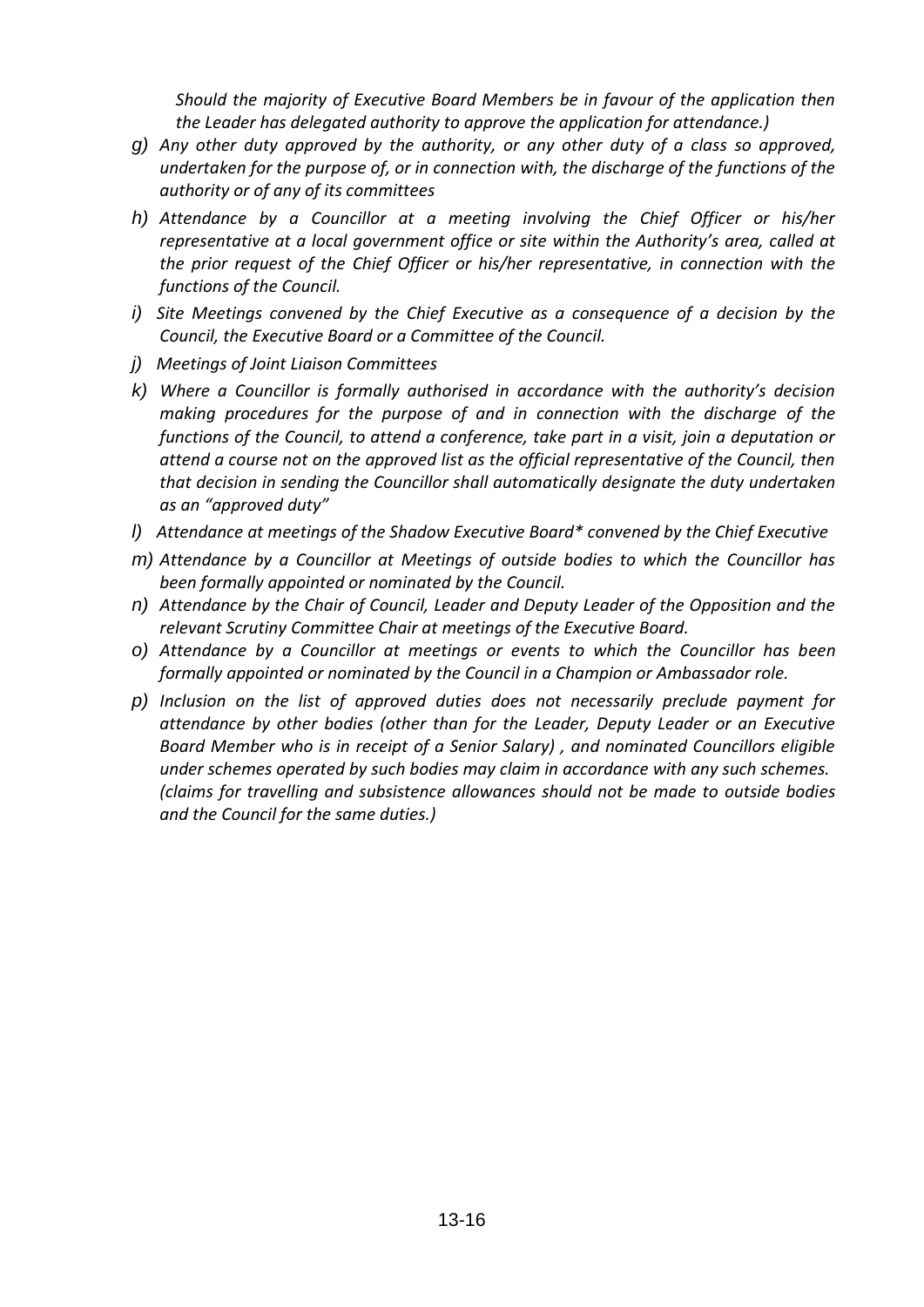## *Executive Board Members Approved Duties*

*The following duties are also "approved duties" for the Leader and Executive Board Members:*

*Attendance at Meetings of the Council, the Executive Board, Committees and Advisory Panels*

*Attendance at Meetings of Executive Board Members convened for the purpose of taking executive decisions and formally convened by the Chief Executive*

*Activities in connection with the exercise of duties as an Executive Board Member Attendance by members of the Executive Board at any local, regional or national event where the Leader has, prior to the event, informed the Chief Executive that he/she has nominated them to attend in his/her place as a representative of the Council*

# *Official openings, public launch events of the Council's new buildings/services/ facilities within the County*

*Attendance at public launch events/official openings of new Council buildings/services/ facilities will not be an approved duty unless a formal invitation is received from the Chief Executive to attend.* 

*The attendance of the Leader and relevant Executive Board Members at such events would form part of their duties as a member of the council's executive.* 

*The attendance of the Chair and Vice Chair of Council at such events would form part of their civic duties.*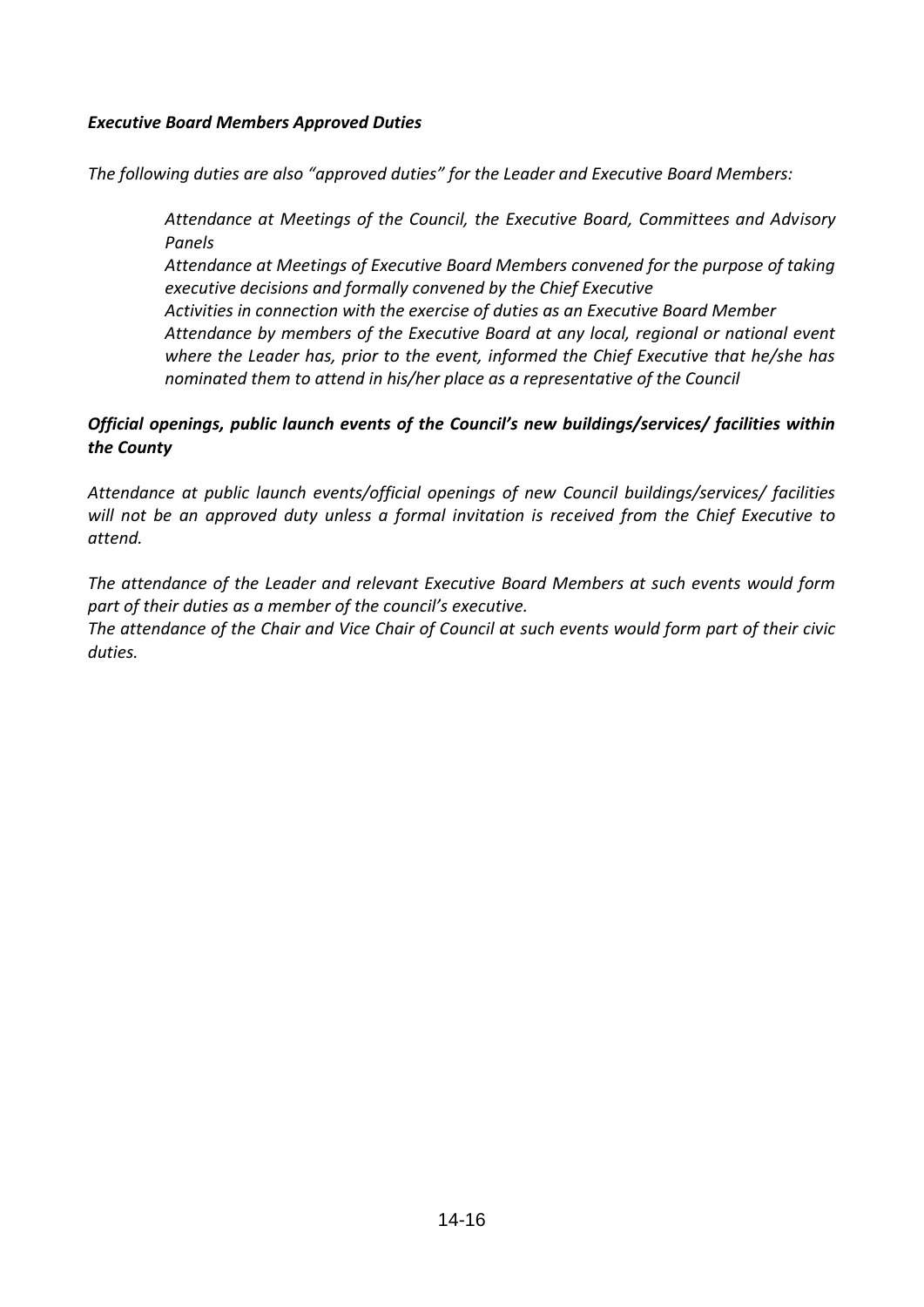### **Mileage Rates**

| All sizes of private motor vehicle<br>Up to 10,000 miles<br>Over 10,000 miles | 45 pence per mile<br>25 pence per mile |
|-------------------------------------------------------------------------------|----------------------------------------|
| <b>Private Motor Cycles</b><br><b>Pedal Cycles</b>                            | 24 pence per mile<br>20 pence per mile |
| Passenger supplement                                                          | 05 pence per mile                      |

#### **Subsistence Allowance**

The day subsistence rate is up to a maximum of £28 and covers a 24 hour period and can be claimed for any meal if relevant provided such a claim is supported by receipts.

Re-imbursement of alcoholic drinks is not permitted.

#### **Overnight Stay**

The maximum allowances for an overnight stay are £200 for London and £95 for elsewhere. A maximum of £30\* is available for an overnight stay with friends or relatives whilst on approved duty.

The Council has determined that the an allowance of £25.00 per night will apply if staying with friends or relatives